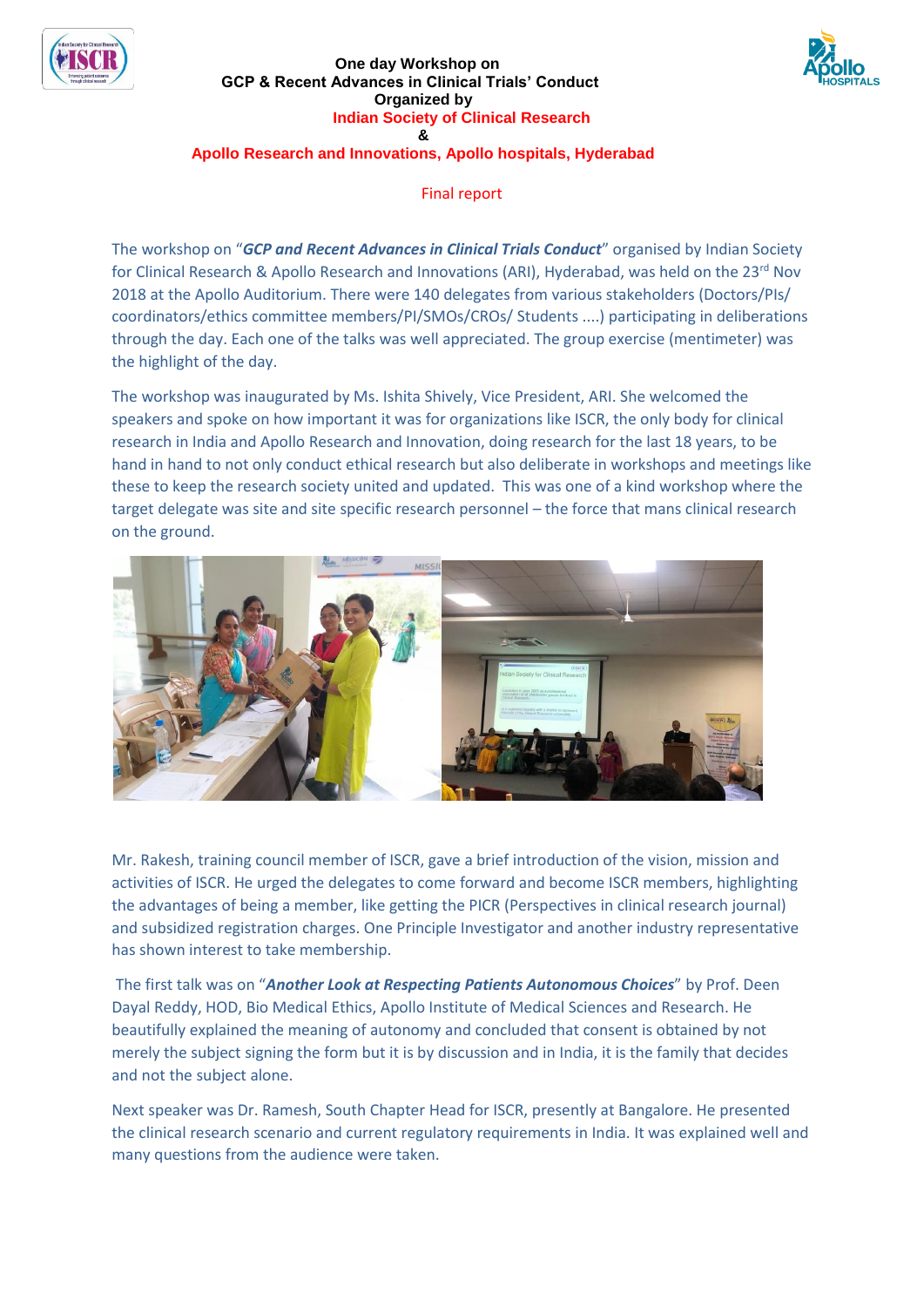

#### **One day Workshop on GCP & Recent Advances in Clinical Trials' Conduct Organized by Indian Society of Clinical Research &**



# **Apollo Research and Innovations, Apollo hospitals, Hyderabad**



Documentation and safety reporting in clinical trials was presented by Dr. Arun Bhatt, senior clinical research consultant from Mumbai. He emphasised on the importance of documentation and safety reporting by the PI and his delegates . His presentation focused on how safety reporting protects the research participants (subjects) from harm and helps in gaining an understanding of the safety profile of the drug.

Need and usefulness of registration and accreditations was the next topic by Dr. Usha rani, Prof and Head, Clinical Pharmacology and Therapeutics, NIMS. She emphasized on the need for accreditations and how it has gained impetus in the recent years.

Dr. Sai Praveen Haranath, Consultant, Apollo hospitals, spoke about the role of PI in clinical trials, need for doing research and the distant future of clinical research. He said research done in today's world by the physicians might get overpowered by artificial intelligence. He reinstated that the 'human touch' of the stakeholders will continue to guide research in the right direction. He said the research was there during his medical college days too, but things have become much more streamlined now. He also emphasized the need to 'hands-on researchers' for better conduct of research and its results.

In these times when regulations are becoming stringent, roles of players in clinical research have changed, including that of the EC secretariat. There is no concept of a pre-defined role anymore, therefore, making it more dynamic. This was discussed by Dr. Mohd. Ziauddin, Pharmacologist and EC member secretary, Apollo hospitals.

Post lunch, there was a session by clinical research coordinators, Ms. Vamshipriya and Dr. Vedaprateek on "CRC: the de facto face for ethical conduct of trials". CRCs play a very important role in the conduct of research. They juggle between the many tasks and also continuously coordinate with the PI, subject, EC, CRA and more. They are truly the backbone of research conduct at the site. CRC responsibilities are multifold which the highlight of the presentation was.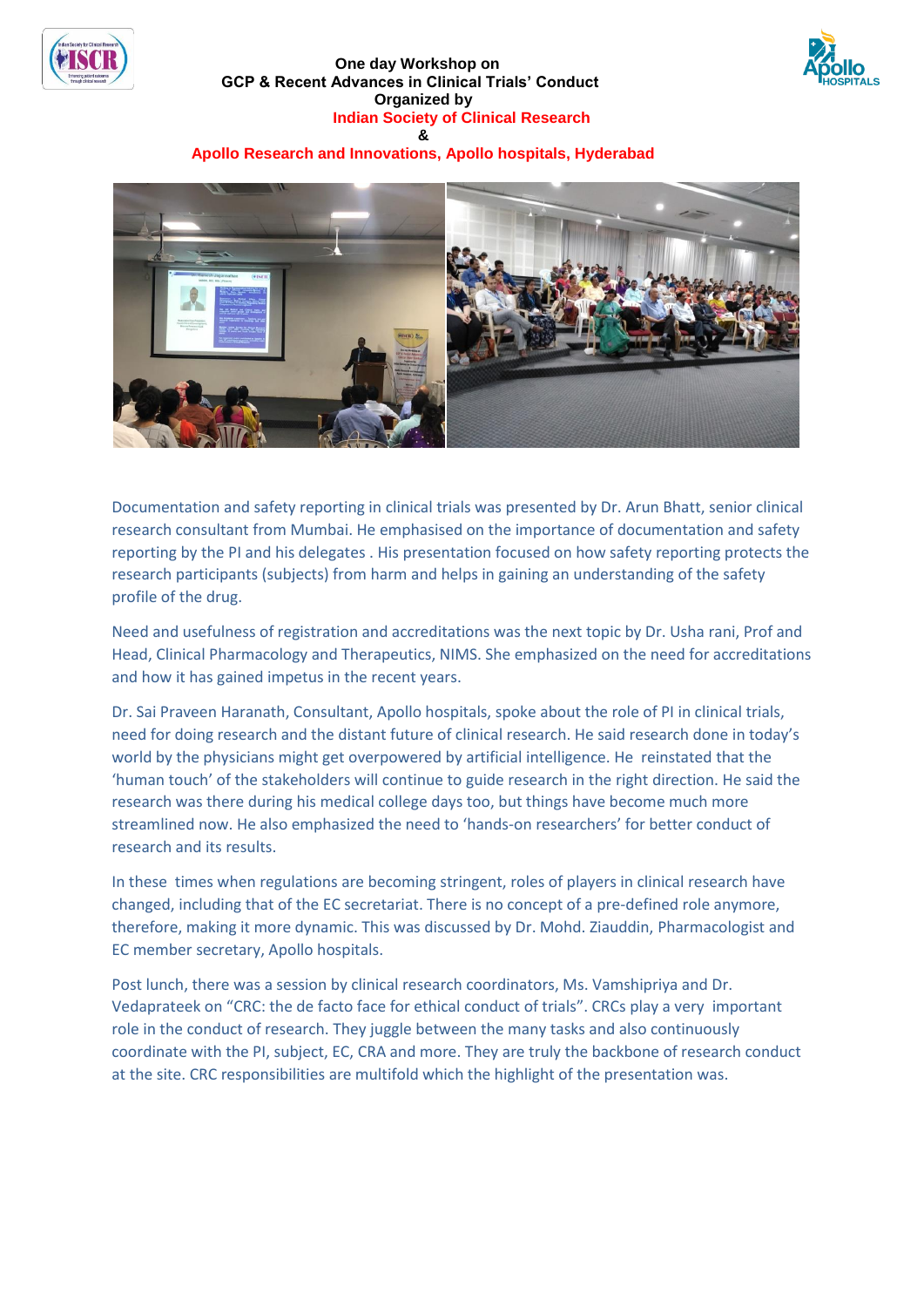





## **Apollo Research and Innovations, Apollo hospitals, Hyderabad**



Then it was time for the quiz session, the highlight of the workshop. Jointly conducted by Mr Praveen (ARI) and Mr Rakesh , it held the audience in rapt attention. A 30 questions quiz was designed and uploaded on Mentimeter . Each delegate was asked to download the app after they registered. Questions were shown on the screen, 30 seconds time given, all the chosen answers popping up on the 4 possible answers as bars and finally the correct answer shown and discussed. This was a good learning session and most liked one too.

Quality – a perspective for all stakeholders was the penultimate topic taken up by Ms. Chandana Pal, Quality and Accreditation Systems Incharge, ARI, the organizing secretary of this workshop. She threw light on the importance of quality, its need, benefits and consequences of poor quality. Quality has to be maintained at all levels of trial conduct and if compromised, the 5 Ms- money, manpower, material, machines and methods all go wasted. Her talk was well appreciated by the audience. She made it crisp, short and easy for everyone to understand.

The workshop concluded with panel discussion. The topic discussed was role of important stakeholders maintaining quality in the trial conduct. Dr Radha Shah (PI), Dr Suseela (EC Member Secretary), Mr Praveen (Site Incharge) and Dr Ramesh. These senior people representing different stakeholders of research had a good interactive session and kept the audience also involved.

Ms. Chandana Pal closed the meeting by proposing vote of thanks.

The feedback from the audience was overwhelming. The content, conduct, presentation was appreciated by one and all. They are looking forward to many more such workshops which would orient them to the present scenario in clinical research.